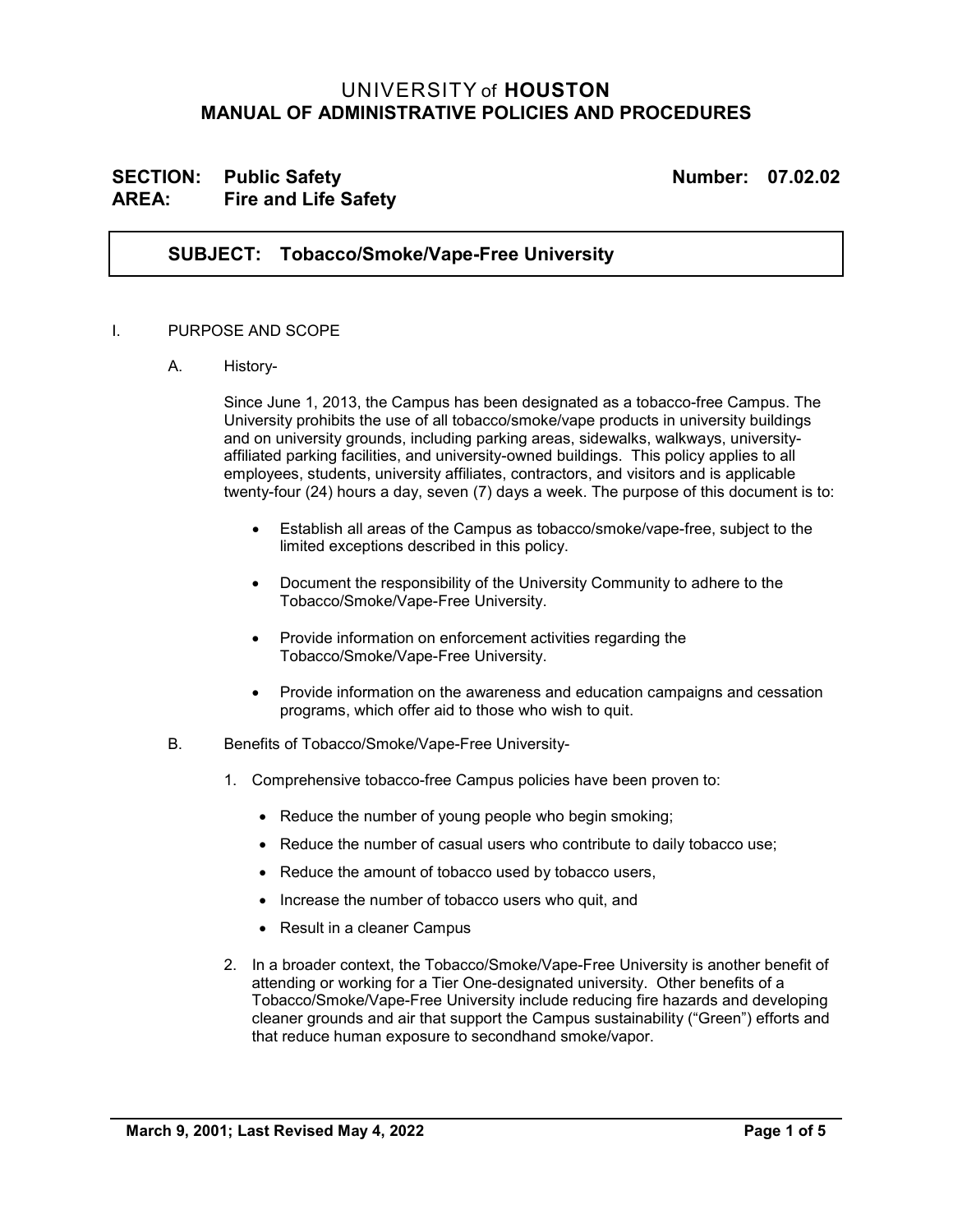#### II. DEFINITIONS

- A. Tobacco Products All forms of tobacco, including but not limited to cigarettes, cigars, pipes, water pipes (hookahs), bidis, kreteks, electronic cigarettes, vaporizers, vape pens, smokeless tobacco, snuff, chewing tobacco, and any non-Food and Drug Administration (FDA) approved nicotine delivery device.
- B. E-Cigarettes All forms of devices containing or delivering nicotine or any other substance that can be used by a person to inhale vapor or aerosol from the product. The term includes e-cigarettes, e-cigars, e-pipes, e-hookahs, vape pens, or under any other product name or descriptor, and any aerosol, liquid, or vapor used in such a device.
- C. University Community Students, faculty and staff employees, university affiliates, contractors, and visitors.
- D. University Property Property located within the State of Texas that is owned, operated, leased, occupied, or controlled by the Campus. For purposes of a Tobacco/Smoke/Vape-Free University, this includes but is not limited to all buildings, structures, vehicles, sidewalks, parking lots, walkways, and attached parking structures owned or controlled by the Campus.
- E. Campus All areas of the University of Houston, including areas that are not adjacent to the main campus, such as the UH Technology Bridge, UH Sugar Land, and UH Katy.
- F. Signage Appropriate Campus signage includes permanent "Tobacco-free Campus" or "Tobacco/Smoke/Vape-Free" signage at Campus entrances and appropriate locations on the Campus.

#### III. POLICY

- A. Prohibition of use and purchase of tobacco/smoke/vape products on Campus
	- 1. The university prohibits the use, sale, advertising, and sampling of all tobacco/smoke/vape products on the Campus, including all buildings, vehicles, grounds, sidewalks, and parking areas owned and/or operated by the Campus.

Maintaining a Tobacco/Smoke/Vape-Free University is part of the Campus commitment to creating a healthy and sustainable environment for all members of the University Community, and is designed to be positive and health-directed. The Campus does not require the University Community to quit using tobacco/smoke/vape products, but does expect the policy to be adhered to by all individuals while on University Property.

Tobacco/Smoke/Vape-Free University applies to all University Property, whether or not notices are posted, unless specified as an approved exception in Section III.C.

- 2. This policy applies to the University Community and is applicable twenty-four (24) hours a day, seven (7) days a week.
- 3. Littering the Campus with the remains of Tobacco Products or any other waste product is prohibited.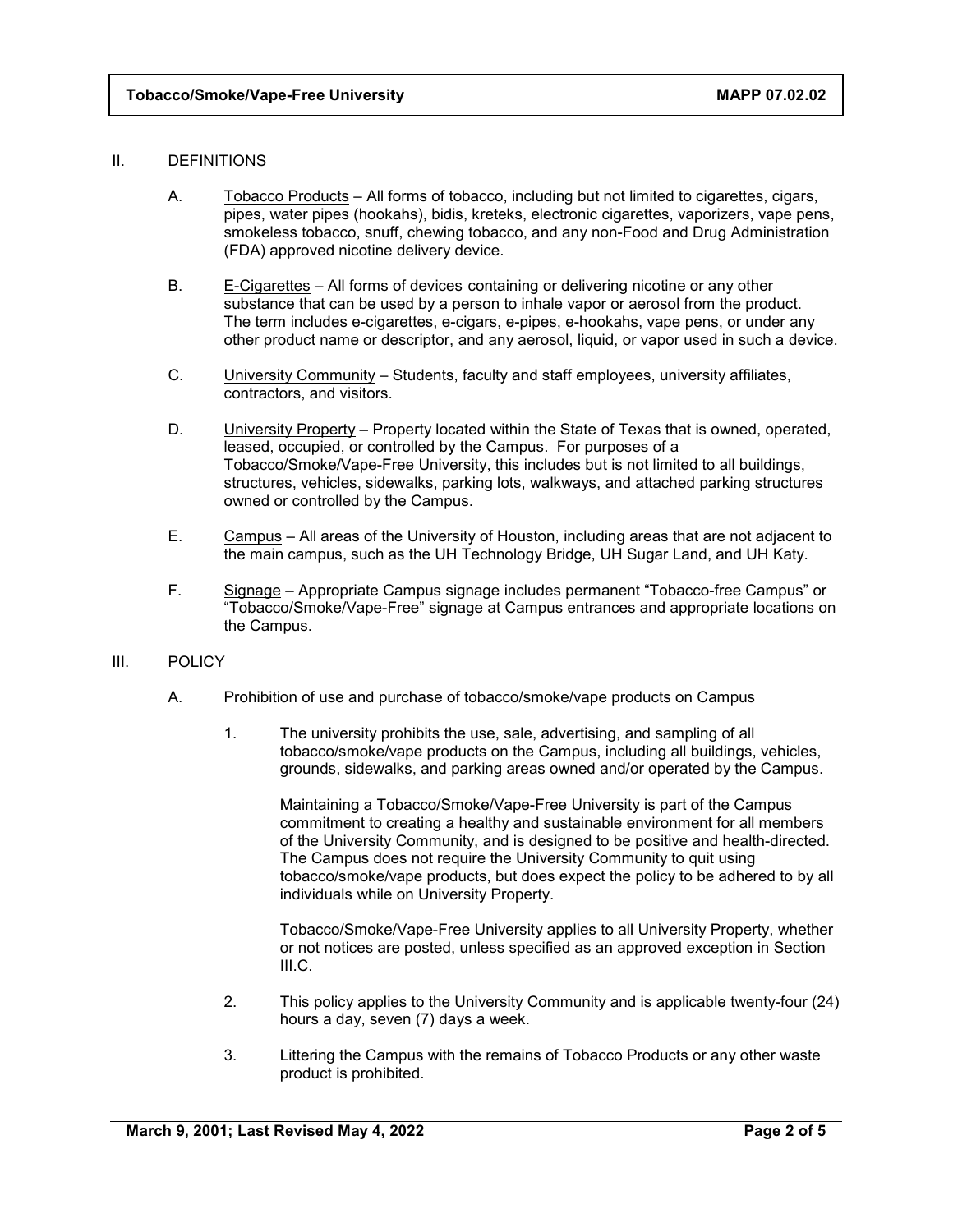- Note: The University permits the Campus to meet sustainable green building design standards through Leadership in Energy and Environmental Design (LEED) certification.
- B. Tobacco use may be permitted on Campus only under the following exceptions:
	- 1. Sponsored research involving tobacco/smoke/vape products. In the case of smoking, the University Community must obtain a written waiver signed by the Vice Chancellor/Vice President for Research and Technology Transfer prior to the initiation of the research. Any such waiver will designate a specific room within the facility (following inspection by the Fire Marshal's office and concurrence by the Dean or his direct representative) and sponsored research requirements. Smoke, like any other contaminant, will be controlled. All research involving the participation of human subjects, including that with tobacco/smoke/vape products requires approval by the UH Institutional Review Board.
	- 2. By artists or actors who are participating in University-authorized performances that require smoking and vaping as part of the artistic production. Permission must be granted prior to the performances/rehearsals. Contact the School of Theatre and Dance in the department within the Kathrine G. McGovern College of the Arts at the University for additional policy requirements.
- C. Responsibilities
	- 1. All members of the University Community are responsible for adherence to a Tobacco/Smoke/Vape-Free University.
	- 2. All members of the University Community are responsible for complying with this policy while on the UH Campus.
	- 3. Public event organizers on Campus are responsible for communicating this policy to program attendees. Organizers and attendees at University public events are required to follow this policy.
	- 4. University Community members are empowered to respectfully inform others about the policy in an ongoing effort to enhance awareness of, and encourage compliance with a Tobacco/Smoke/Vape-Free University.
	- 5. Effective implementation of this policy relies on the courtesy, respect, and cooperation of all University Community members. If someone is seen using tobacco on University Property, an individual may inform the tobacco user of this policy and request that they comply.

### IV. AWARENESS, EDUCATION, AND TOBACCO CESSATION ASSISTANCE

- A. A Tobacco/Smoke/Vape-Free University implementation is augmented by an awareness and education campaign that includes but is not limited to:
	- 1. Notification of the policy to current and prospective students and employees through communication available on Campus web sites, including the [tobacco/smoke/ vape-free university](https://www.uh.edu/policies/other-uh-policy-resources/tobaccofree/) web site;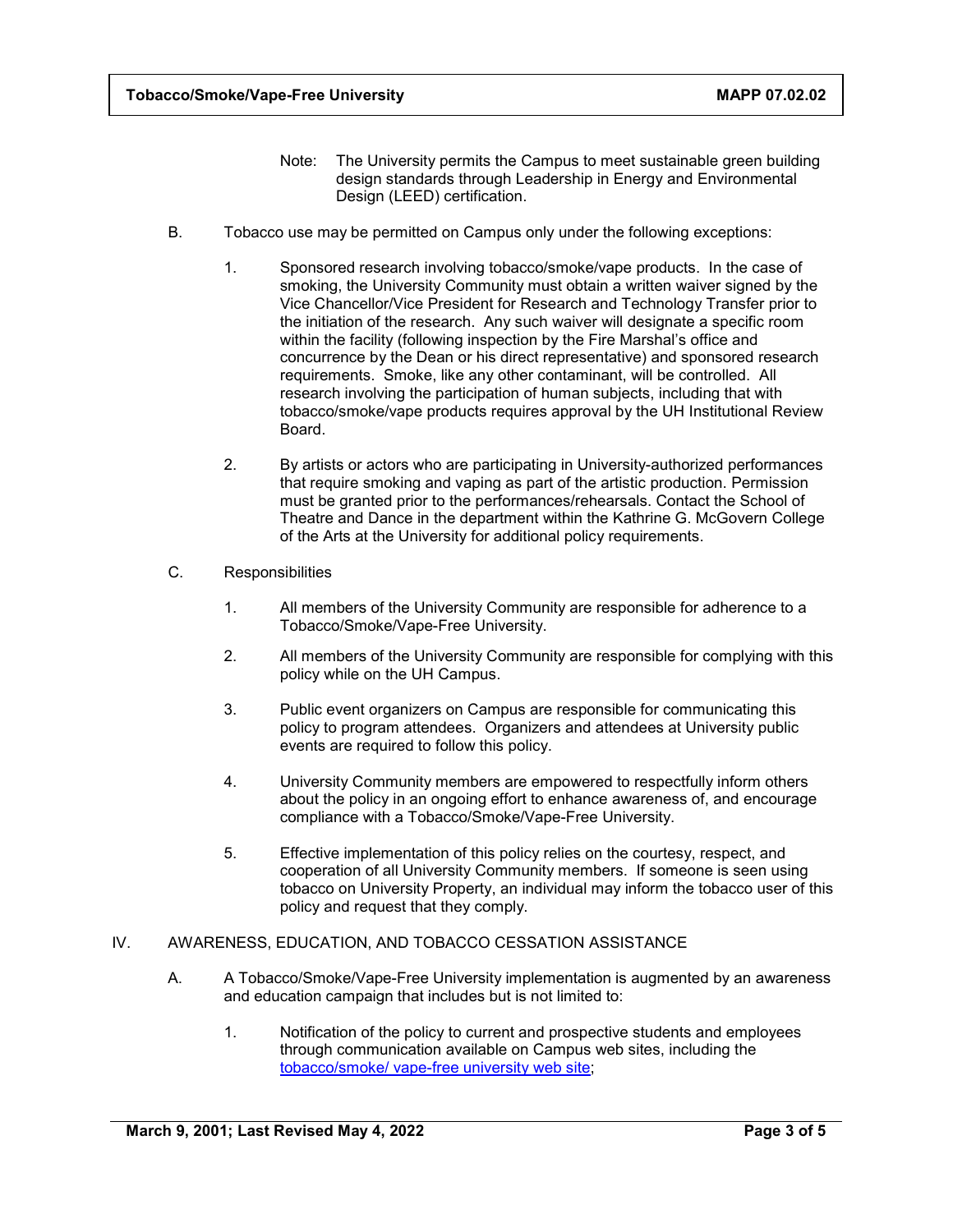- 2. Notification of this policy during admission and enrollment processes for students and during New Hire Orientation (NHO) for faculty and staff, as applicable;
- 3. Communication during informational meetings, postings, and electronic notifications; and
- 4. Notification of Tobacco Cessation Assistance programming for students, faculty and staff.
- B. Tobacco Cessation Assistance
	- 1. The Campus is committed to supporting and assisting all students and employees who wish to stop using Tobacco Products. For members of the UH community who would like to consult about the benefits and need help remaining tobacco-free in class or at work, nicotine replacement products such as gum, lozenges and patches are available without a prescription (for a nominal charge) at the UH Pharmacy, located in the UH Student Health Center. Call 713-743- 5151 for additional information.
	- 2. A full listing of tobacco cessation resources is posted on th[e](https://uh.edu/policies/other-uh-policy-resources/tobaccofree/) [Tobacco/Smoke/Vape-Free University](https://uh.edu/policies/other-uh-policy-resources/tobaccofree/) web site , the [UH Wellness Care for the](http://www.uh.edu/wellness/programs/care-for-the-air/)  [Air](http://www.uh.edu/wellness/programs/care-for-the-air/) web site, and other Campus-controlled communication resources as needed.
- C. The Tobacco/Smoke/Vape-Free University web site [\(http://www.uh.edu/policies/other-uh](http://www.uh.edu/policies/other-uh-policy-resources/tobaccofree)[policy-resources/tobaccofree\)](http://www.uh.edu/policies/other-uh-policy-resources/tobaccofree) shall facilitate the distribution of information regarding the policy.
- V. COMPLIANCE
	- A. The Campus seeks to secure compliance of this policy by establishing a culture of cooperation, courtesy and mutual respect for the health of each individual in the community. Individuals may first seek compliance by respectfully informing any person who is smoking or using tobacco that the Campus, is a Tobacco/Smoke/Vape-Free University. An individual wishing to report a violation should follow procedures outlined in section B "Reporting Violations".
	- B. Reporting Violations –To report a staff, faculty or student in violation of this policy, refer to the associated numbered section below:
		- 1. Staff The Office of Human Resources to handle in compliance with [MAPP 02.04.03](https://uh.edu/policies/_docs/mapp/02/020403.pdf) [\(Discipline and Dismissal of Staff Employees\)](https://uh.edu/policies/_docs/mapp/02/020403.pdf) when the alleged violation is related to a staff member. Discipline for repeated violations may include corrective action up to and including termination of employment.
		- 2. Faculty The appropriate dean, when the alleged violation is related to a faculty member. Discipline for repeated violations may include corrective action up to and including termination of employment.
		- 3. Students The Office of the Dean of Students to handle in compliance with the Student Code of conduct [https://uh.edu/dos/\\_files/student-code-of-conduct-21-22.pdf,](https://uh.edu/dos/_files/student-code-of-conduct-21-22.pdf) when the alleged violation is related to a student.